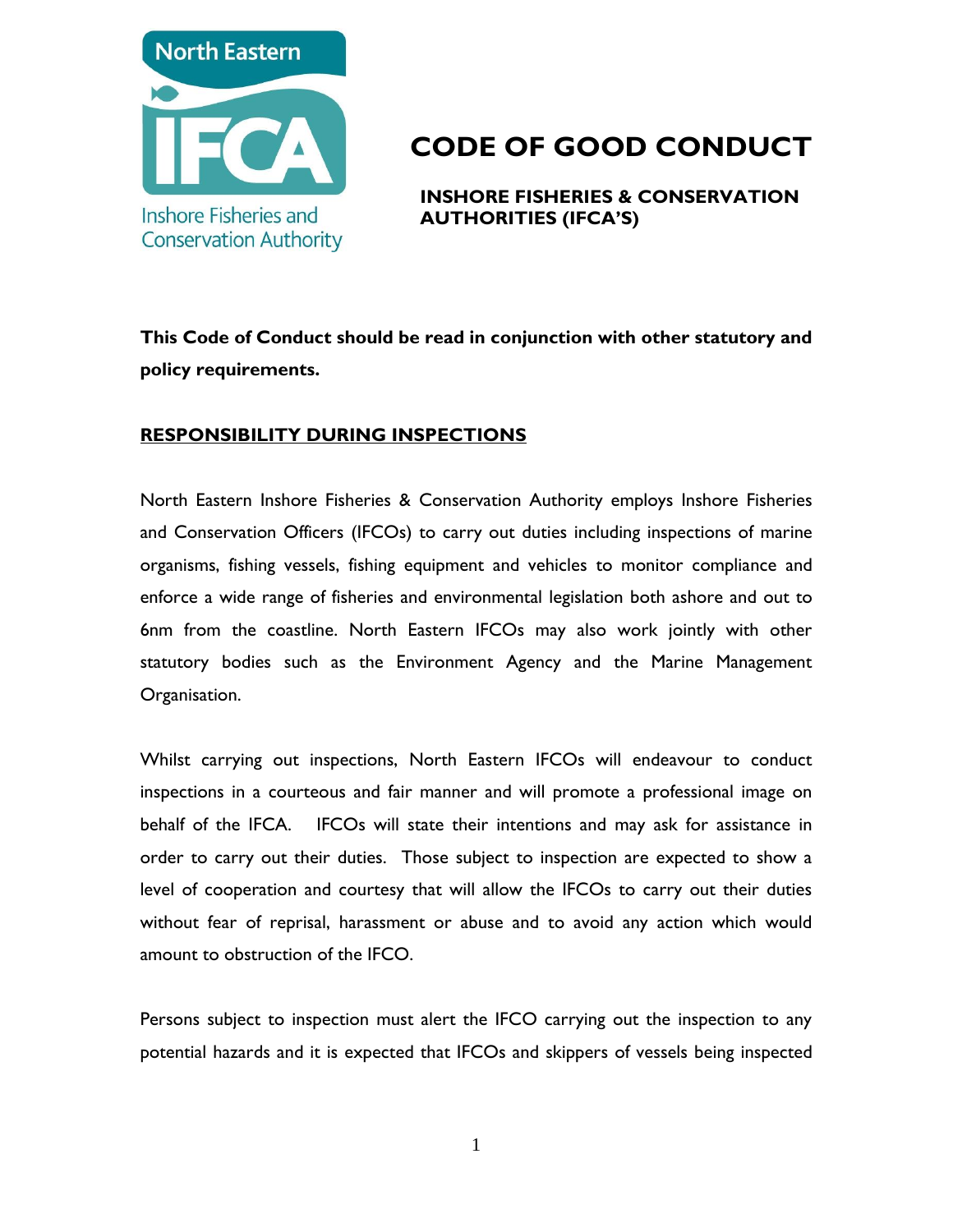will maintain good communication at all times in order to ensure Health and Safety is not compromised.

On the conclusion of an inspection, the IFCO will inform those inspected of the findings. This may result in words of advice being given or subsequently, a written warning or a formal caution being issued or a Financial Administrative Penalty or a Court Summons issued to those suspected of not complying with the relevant legislation. If it is necessary to seize equipment during an inspection, the IFCO will issue a receipt for such seizure.

#### **BOARDING VESSELS**

The lead IFCO will introduce him/herself to the skipper of the vessel subject of the inspection and will explain why the IFCO(s) is/are on board and what it is they wish to inspect and confirm if required the legal powers under which they are operating. The presence of the skipper can be requested for all or some of the elements of the inspection process. The assistance of the skipper and/or crew must be provided if it is requested. All North Eastern IFCO's carry warrant/ID cards which will be made available for inspection upon request or when it is practicable to do so In order to facilitate an inspection, it is expected that the master/skipper of the vessel maintains a proper VHF watch on Channel 16 and cooperates and responds when hailed.

In the interests of Health & Safety the master/skipper will be asked to facilitate a safe boarding for IFCOs who are carrying out inspections and to cooperate and comply with specific instructions to aid a safe boarding and compliance with legislation. Similar actions will be necessary when disembarking from the vessel. Examples of such requests may be to slow down, to offer a lee or haul gear and provide a suitable boarding ladder. Each individual inspection will dictate the nature of the request made.

It is the intention of the North Eastern IFCA to conduct inspections so far as possible with minimal interference.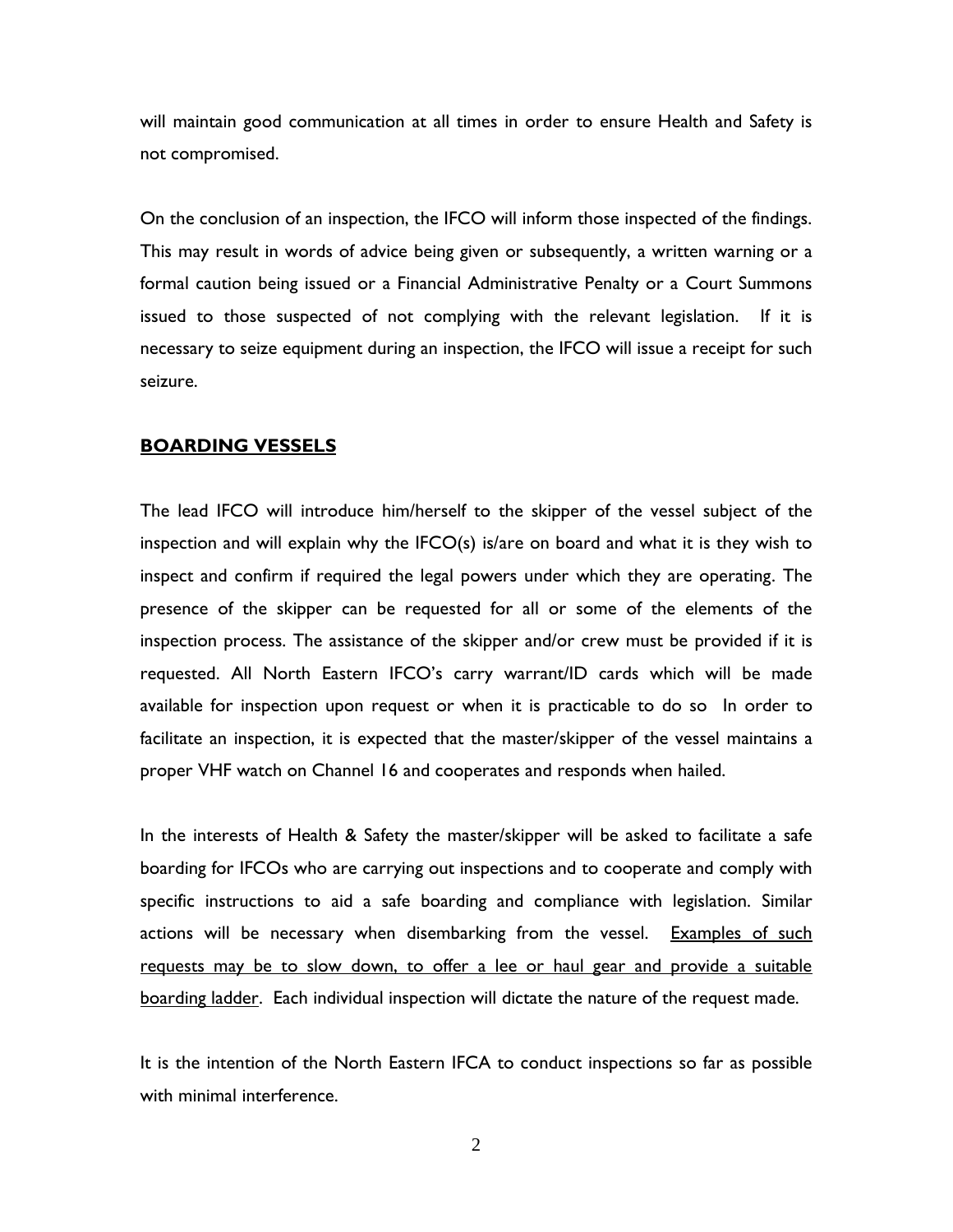### **SHORE INSPECTIONS**

The lead IFCO will introduce him/herself to the person they are going to inspect. Officers will explain why and what they wish to inspect which could include individuals, premises or vehicles. The presence of the person/persons being inspected can be requested for all or some of the elements of the inspection process. Assistance of the said person/persons must be provided if requested.

It is the intention of North Eastern IFCA/IFCOs to conduct each shore inspection as far as possible with the minimum of interference.

### **INVESTIGATIONS**

North Eastern IFCA will endeavour to carry out necessary further investigations leading from inspections in a timely manner.

### **DRESS**

North Eastern IFCOs will not always be in uniform when carrying out their duties but should always present their warrant cards when identifying themselves or upon request.

### **CONTACTS FOR ENQUIRIES**

Any questions about this document, the carrying out of inspections or subsequent investigations or anyone experiencing dissatisfaction during any of these processes can send their concerns in writing to the North Eastern IFCA Chief Officer. The time for responding may depend on the nature of the concerns highlighted but where possible such concerns will be addressed in accordance with the Authority's feedback policy.

3